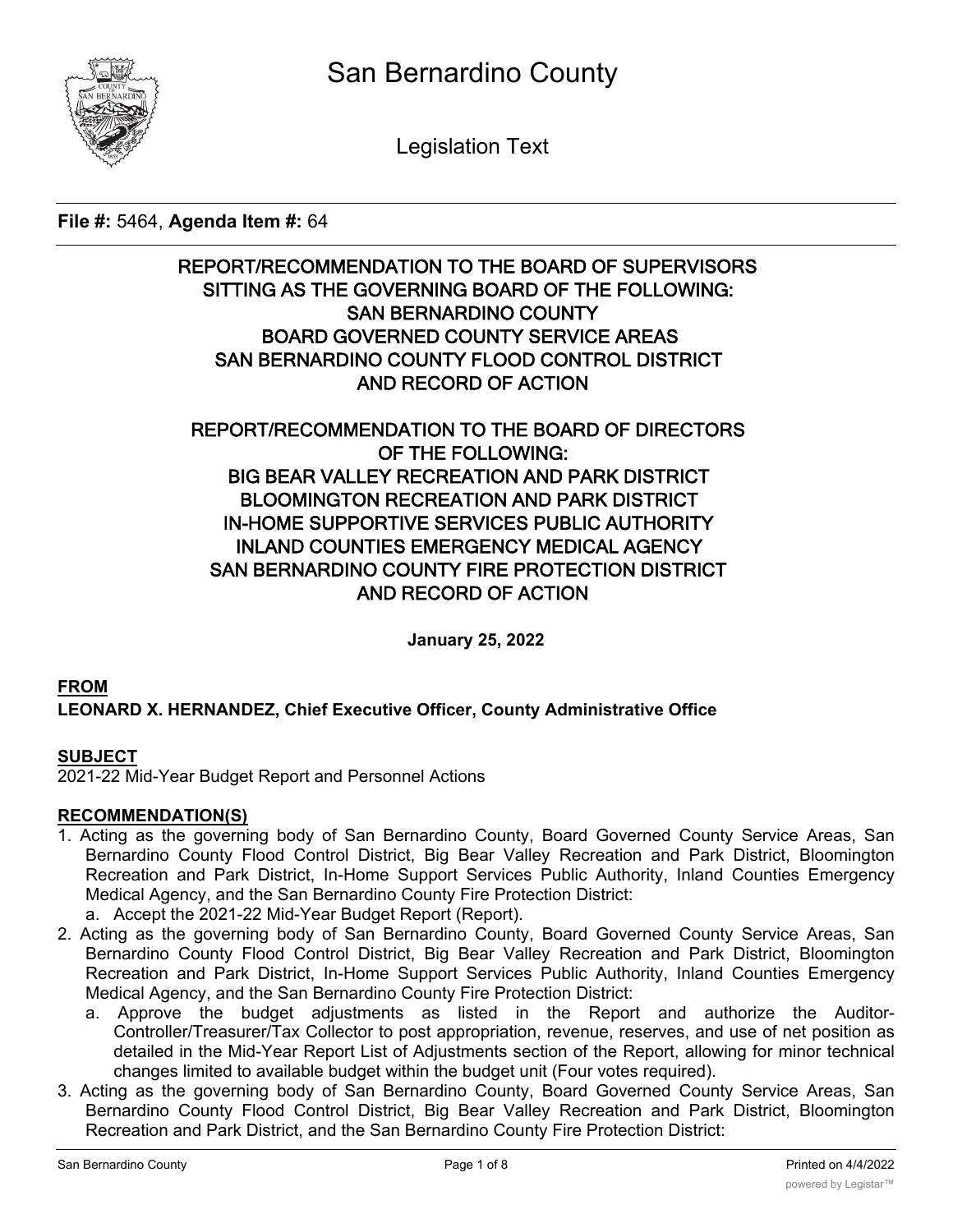- a. Authorize the purchase of previously unbudgeted fixed assets, as detailed under the Fixed Asset Detail Recommended Adjustments section of the Report.
- 4. Acting as the governing body of San Bernardino County, Board Governed County Service Areas, San Bernardino County Flood Control District, Big Bear Valley Recreation and Park District, Bloomington Recreation and Park District, and the San Bernardino County Fire Protection District:
	- a. Approve the 2021-22 budgeted staffing changes as listed in the Budgeted Staffing and Personnel Action Section of the Report.
	- b. Approve the following classification actions described in the Budgeted Staffing Section of the Report:
		- i. Reclassify positions (Attachment A).
		- ii. Add new positions (Attachment A).
		- iii. Establish the classifications and salaries for the new classifications (Attachment A).
		- iv. Approve indicated Equity Adjustments for existing classifications (Attachment A).
		- v. Approve indicated Technical Title Changes for existing classifications (Attachment A).
		- vi. Approve deleted classifications (Attachment A).
		- vii. Direct the Clerk of the Board of Supervisors to amend the County Conflict of Interest Code List of Designated Employees to include the new classifications as detailed on Attachment A.
- 5. Acting as the governing body of San Bernardino County approve the following recommendations related to Ordinance 1904, by adding one new position and reclassifying one position number to the Unclassified Service:
	- a. Consider proposed ordinance related to Ordinance 1904.
		- i. Adding the following position number to the Unclassified Service of the County:
			- 1. Assistant Director of Human Resources (Position No. 54989), and
		- ii. Reclassifying the following position number to the Unclassified Service of the County:
			- 1. Deputy Director, Public Works (Position No. 53161).
	- b. Make alterations, if necessary, to proposed ordinance.
	- c. Approve introduction of proposed ordinance.
		- i. An Ordinance of San Bernardino County, State of California, to amend Ordinance No. 1904 Relating to the Classified and Unclassified Service. .
	- d. SCHEDULE ORDINANCE FOR FINAL ADOPTION ON TUESDAY, FEBRUARY 8, 2022, on the Consent Calendar.
- 6. Acting as the governing body of San Bernardino County:
	- a. Adopt resolution to approve the use of previously committed General Fund Reserves for other than their originally specified purpose, consistent with Governmental Accounting Standards Board Statement No. 54 (GASB 54).

(Presenter: Matthew Erickson, County Chief Financial Officer, 387-5423)

#### **COUNTY AND CHIEF EXECUTIVE OFFICER GOALS & OBJECTIVES Operate in a Fiscally-Responsible and Business-Like Manner.**

#### **FINANCIAL IMPACT**

The Report includes increases to total Sources of \$158.98 million, increases to total Requirements of \$230.34 million, and a net use of \$71.36 million in Contingencies/Reserves/Net Position (Note: Numbers may not add due to rounding).

Reserves / Net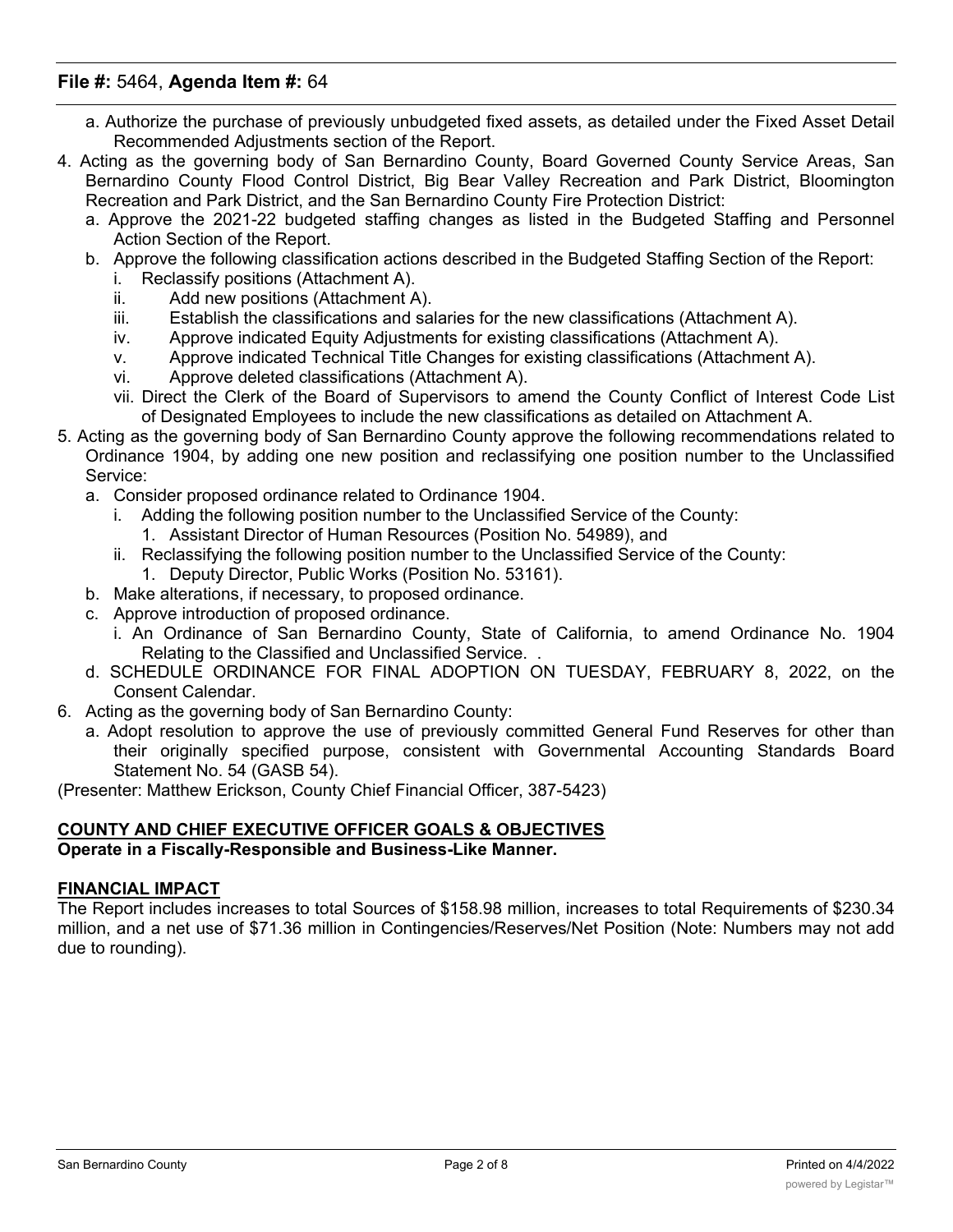| Countywide Recommended Budget Adjustments (Millions) |    |         |              |        |                                  |         |  |  |
|------------------------------------------------------|----|---------|--------------|--------|----------------------------------|---------|--|--|
|                                                      |    |         |              |        | Change in                        |         |  |  |
|                                                      |    |         |              |        | Contingencies/<br>Reserves / Net |         |  |  |
|                                                      |    |         |              |        |                                  |         |  |  |
|                                                      |    | Sources | Requirements |        | Position                         |         |  |  |
| County                                               | \$ | 117.55  | \$           | 183.43 | \$                               | (65.88) |  |  |
| Fire                                                 |    | 24.86   |              | 28.74  |                                  | (3.88)  |  |  |
| Flood                                                |    | 0.02    |              | 0.75   |                                  | (0.73)  |  |  |
| <b>ICEMA</b>                                         |    |         |              | 0.14   |                                  | (0.14)  |  |  |
| <b>IHSS</b>                                          |    | 12.09   |              | 12.09  |                                  |         |  |  |
| <b>Special Districts</b>                             |    | 4.46    |              | 5.19   |                                  | (0.73)  |  |  |
| Total*                                               |    | 158.98  | \$           | 230.34 | Ś                                | (71.36) |  |  |
|                                                      |    |         |              |        |                                  |         |  |  |

For the San Bernardino County General Fund portion of the requested changes, adjustments include \$60.79 million in increased Sources, \$111.60 million in increased Requirements, and a net use of \$50.81 million in General Fund Contingencies and Reserves. This includes a net use of General Fund Reserves of \$40.80 million and a use of General Fund Contingencies of \$10.01 million, as detailed later in this document.

| <b>County Recommended Budget Adjustments (Millions)</b> |         |              |                |  |  |  |  |  |  |
|---------------------------------------------------------|---------|--------------|----------------|--|--|--|--|--|--|
|                                                         |         |              | Change in      |  |  |  |  |  |  |
|                                                         |         |              | Contingencies/ |  |  |  |  |  |  |
|                                                         |         |              | Reserves / Net |  |  |  |  |  |  |
|                                                         | Sources | Requirements | Position'      |  |  |  |  |  |  |
| General Fund                                            | 60.79   | 111.60       | (50.81)        |  |  |  |  |  |  |
| <b>General Fund - Restricted</b>                        | (5.30)  | (5.30)       |                |  |  |  |  |  |  |
| Internal Service and Enterprise Fund                    | 49.10   | 57.87        | (8.77)         |  |  |  |  |  |  |
| Special Revenue Fund                                    | 12.96   | 19.26        | (6.30)         |  |  |  |  |  |  |
| <b>Total County Entity*</b>                             | 117.55  | 183.43       | (65.88)        |  |  |  |  |  |  |
|                                                         |         |              |                |  |  |  |  |  |  |
| *Note: Numbers may not add due to rounding.             |         |              |                |  |  |  |  |  |  |

## **BACKGROUND INFORMATION**

The Chief Executive Officer (CEO) is responsible for the preparation and administration of the County budget. Subsequent to adoption of the County Budget, adjustments are made via recommended adjustments, which are submitted by County Departments and consolidated into a comprehensive report by Finance and Administration. Budget reports are generated to provide the Board of Supervisors / Board of Directors (Board) with the most current information on County revenues (Sources) and appropriation (Requirements) on which to base decisions. Additionally, the Report includes countywide performance measure updates.

New for 2021-22, the Report includes a kick-off to the 2022-23 budget season. At the 2021-22 Budget Workshop (May 18, 2021, Item No. 107) the CEO informed the Board that the County Administrative Office would lead an effort to make improvements to the annual fiscal management of the County focusing on achieving the following goals:

- Early Board Engagement
- · Frequent Financial Updates
- · Focus on Program and Services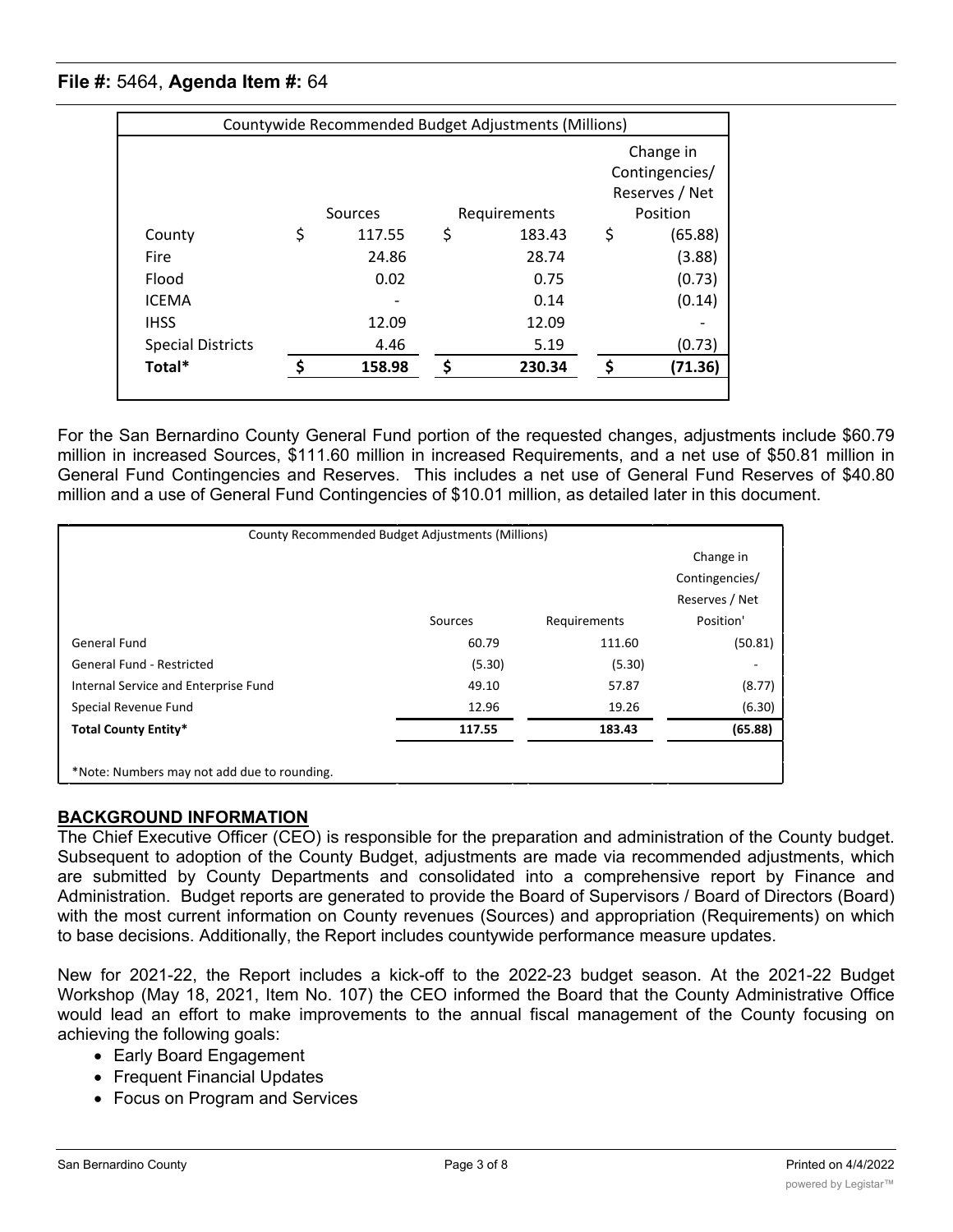The County Administrative Office has already implemented changes to achieve these goals including an updated approach to the 2021-22 Mid-Year Budget Report that included early engagement of the CEO's Executive Leadership Team to make certain that all position changes are in alignment with the County's goals, objectives, and priorities.

To continue these goals, the County Administrative Office has prepared the attached presentation (Attachment B) that will kick-off the 2022-23 Budget cycle including an overview of the current budget and the introduction of a plan to achieve early Board engagement in the 2022-23 budget process.

#### **Change in Available Discretionary General Funding**

As a result of operations in fiscal year 2020-21, including policy direction from the Board regarding the use of one-time funding through the Coronavirus Aid, Relief, and Economic Security (CARES) Act and other pandemic related financing sources, the General Fund - Fund Balance came in \$175.8 million higher than estimated in the 2021-22 Recommended Budget. This was primarily the result of discretionary revenue being \$47.8 million higher than budgeted, \$36.7 million in FEMA reimbursements that materialized prior to June 30, 2021, and \$91.3 million in departmental savings that was primarily the result of the utilization of CARES Act funding for eligible expenses.

This additional funding is placed in contingencies and is not allocated for any specific purpose until Board direction is given. Recommendations for uses of General Fund contingencies are found in the Discretionary General Funding Section of this item.

#### **Overview of adjustments included in the Mid-Year Budget Report**

Several factors contribute to the need for departments to request budget adjustments throughout the fiscal year. As an administrative arm of the State, the County is frequently required to make programmatic adjustments in order to maintain compliance with applicable federal and state law. Additionally, the County is continually seeking ways to use its own discretionary sources of funding to maximize services to the public, which often requires the implementation of projects and programs outside of the normal budget process. Furthermore, the County receives notification throughout the year of additional funds made available from grants for a variety of County projects and programs. Finally, unforeseen costs sometimes arise that require immediate attention that cannot wait for the budget cycle.

These factors have resulted in requested budget adjustments totaling a \$158.98 million increase to total Sources, increase to total Requirements of \$230.34 million, and a net use of \$71.36 million in Contingencies/Reserves/Net Position.

The Mid-Year Budget Report also includes a net increase of 539 positions, of which 143 positions were added subsequent to the 2021-22 Adopted Budget via stand-alone board agenda items. Staffing changes by entity are summarized in the table below.

#### Summary of Budgeted Staffing Changes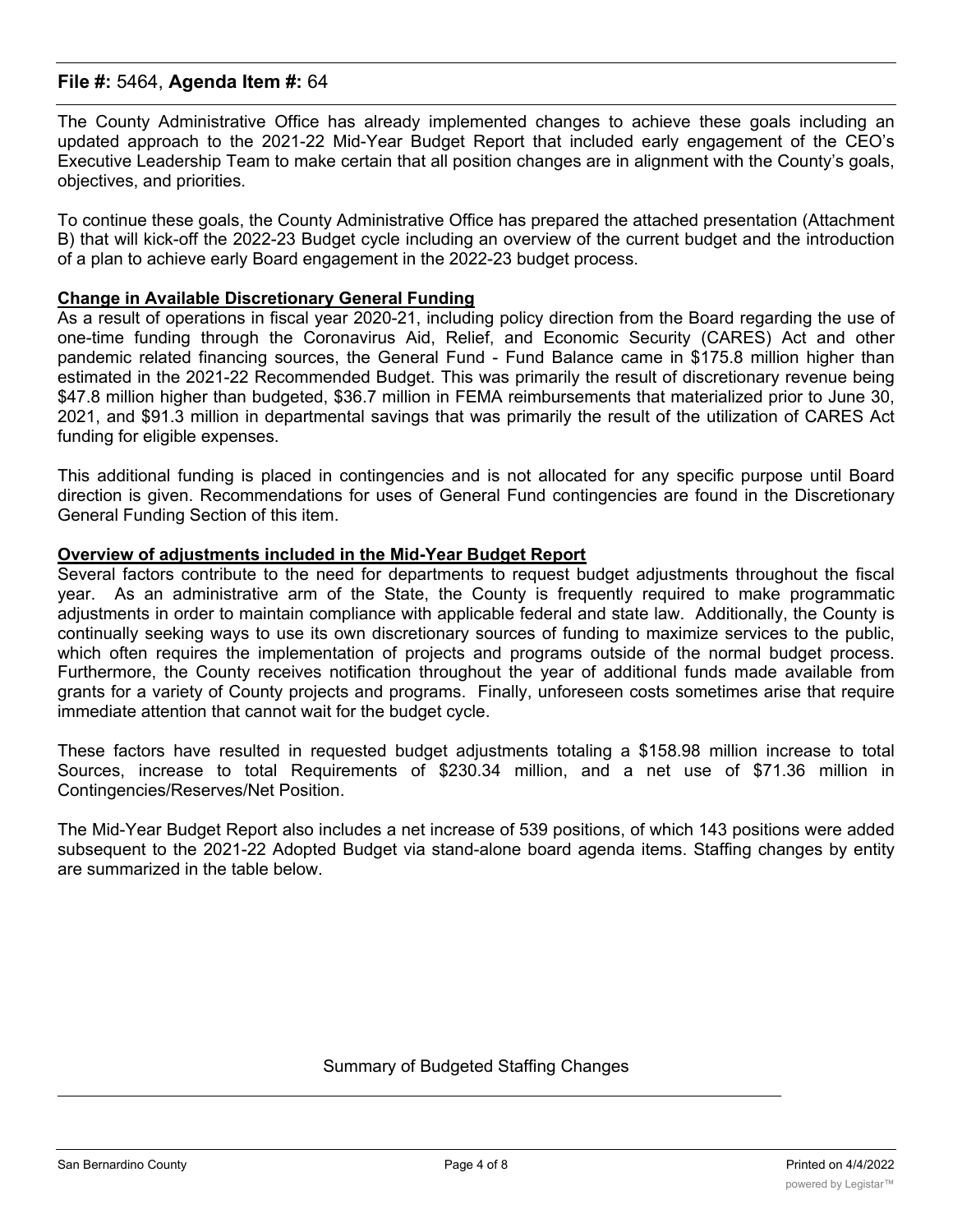|                                                                                        | Count <sup>,</sup> |             | <b>Specia</b><br>Fire Distric Contrc Agenci Staffin | Flood    | <b>Other</b> | Totall        |
|----------------------------------------------------------------------------------------|--------------------|-------------|-----------------------------------------------------|----------|--------------|---------------|
| Adopted Budget Staffing as of 6/30/2021<br>Total First Quarter Recommended Adjustments | 23.950<br>457      | 1,064<br>82 | 180<br>0                                            | 178<br>0 | 58<br>0      | 25,430<br>539 |
| Recommended Budgeted Staffing as of 9/30/2021                                          | 24,407             | 1,146       | 180                                                 | 178      | 58           | 25,969        |

Changes to both budget and budgeted staffing are detailed by Department in the Summary of 2021-22 Mid-Year Budget Report section of Attachment A.

## **Recommended Adjustments with Discretionary General Funding**

**General Fund Contingencies** represent Discretionary General Funding that remains available for immediate and future needs. In this Report, the recommended adjustments utilizing General Fund Contingencies result in an overall increase to General Fund Contingencies of \$24.99 million and includes the adjustments listed below.

- · **New Property Information Management System (PIMS) Replacement System** (\$1,734,956 One-Time): Requesting rollover funds from 2020-21 to continue the support for the PIMS Replacement Project. The Assessor-Recorder-Clerk was approved by the Board on September 15, 2020 (Item No. 17), Contract No. 20-876 with Array Information Technology, Inc., to provide system integration services for the Assessor's Property Information Management System Modernization Project. These funds will be placed in the reserve for future use.
- · **Auditor-Controller/Treasurer/Tax Collector** staffing adjustments (\$1,316,391 Ongoing): The ATC is requesting 10 new positions and 6 reclassifications of existing positions to focus on the department's IT approach and expand the division that supports the countywide financial accounting system (SAP).
- · **County Administrative Office** funding for previously approved staffing adjustments (\$761,015 Ongoing): The Board of Supervisors approved the addition of 4 positions for the County Administrative Office on the 2020-21 Year End Report on September 21, 2021 (Item No. 55). The additional positions include 1 Deputy Executive Officer, 1 Administrative Analyst III, and 2 Executive Secretary III positions that will provide additional support to the County Executive team and enhance the County Special Projects team, which focuses on Board priorities, Board Agenda item processing and evaluation, and special projects. This is a request to fund the 4 positions with additional ongoing Discretionary General Funding in the amount of \$761,015.
- · **Court Facilities/Judicial Benefits** Property Insurance Costs (\$140,000 Ongoing): The Court Facilities/Judicial Benefits budget unit annually appropriates an amount that the County provides in supplemental benefits for Superior Court judges appointed on or before January 1, 2008. This budget unit also continues to appropriate funds for property insurance costs not covered by an agreement with the Judicial Council of California, as well as security services at the Fontana Court. The department is requesting a budget adjustment of \$140,000 for property insurance costs, which have significantly increased over the past five years. The increase in the department's budget authority will be funded with additional ongoing Net County Cost.
- · Funding for the **District Attorney's** Microsoft Case Management Project (\$805,060 One-Time): This request is to rollover unspent funds from prior year for the Microsoft Case Management Project. The Board approved Amendment No. 4 to Contract No. 19-776 in the amount of \$805,060 on June 22, 2021 (Item No. 43) for Phase IV of its case management system configuration. This amendment includes critical functionality of creating subpoenas in bulk and the ability to edit the subpoenas prior to issuance, prevention of duplicate entries related to cases, the ability to mask confidential information, user friendly navigation for data retrieval, and tracking cases that the department initially turned down for prosecution.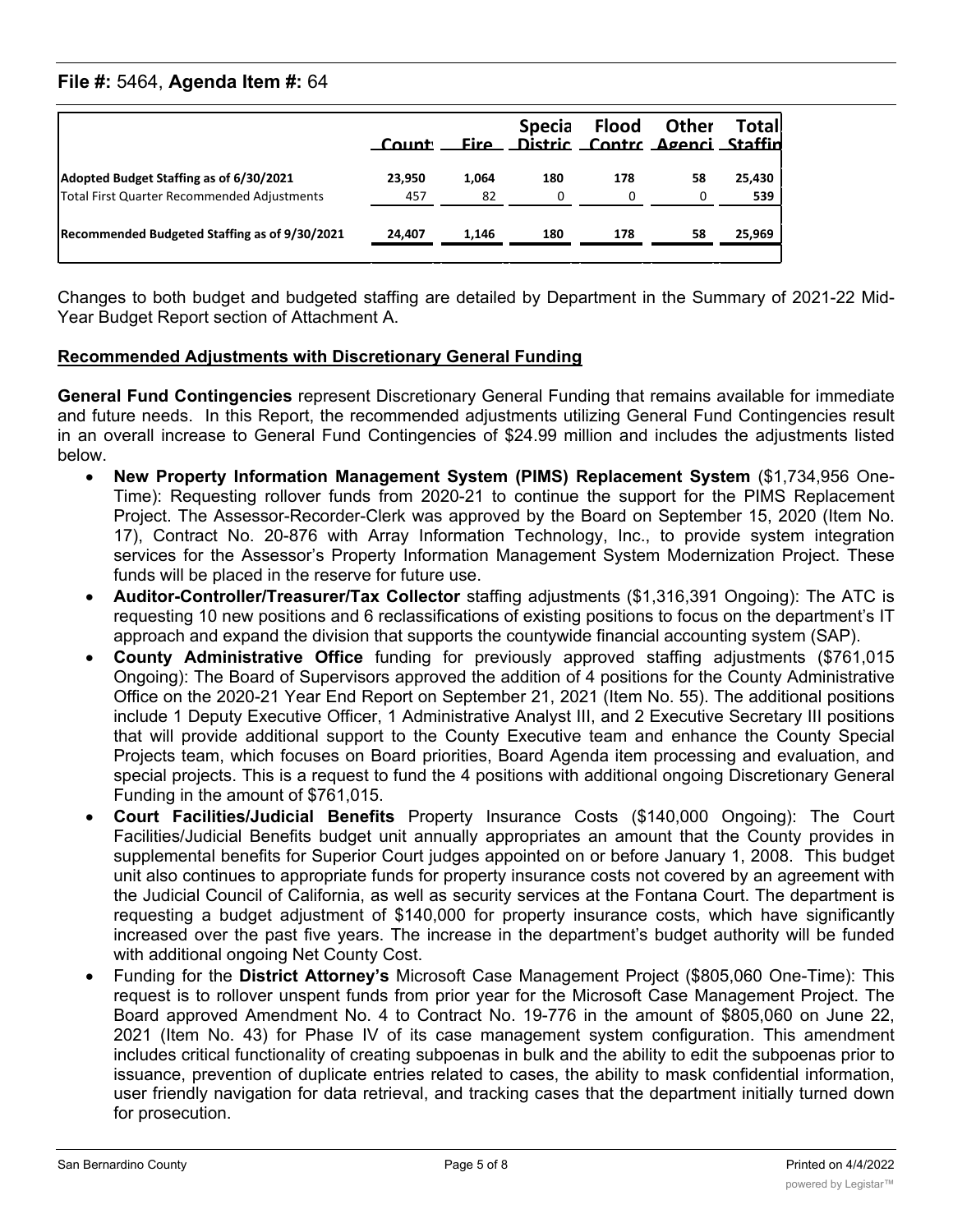- · **District Attorney** staffing adjustments (\$130,000 Ongoing): The District Attorney's Office is requesting \$130,000 to partially fund 8 new positions and 12 reclassifications of existing positions for their new Homicide Unit and for the Discovery team.
- · **Finance and Administration** funding for previously approved staffing adjustments (\$485,382 Ongoing): The Board approved the addition of 3 positions for County Administrative Office - Finance and Administration (Finance) on the 2020-21 Year End Report on September 21, 2021 (Item No. 55). The additional positions include 1 Deputy Executive Officer, 1 Administrative Analyst III, and 1 Executive Secretary III position that will provide necessary support to assist Finance in implementing new countywide budget processes and will allow for additional oversight of County departments' financial operations. The \$626,715 cost of the additional 3 positions is partially offset by the deletion of 1 vacant Finance and Administration Projects Coordinator position (\$141,333). This is a request to fund the 3 positions with additional ongoing Discretionary General Funding in the amount of \$485,382.
- · Funding for general County purpose **Flood Control District (FCD)** projects (\$25,000 One-Time): The FCD is requesting \$25,000 as a reimbursement on behalf of San Bernardino County Transportation Authority (SBCTA) for projects that serve a general County purpose.
- · Staffing adjustments for **Human Resources** (\$1,827,949 Ongoing): Human Resources (HR) is requesting the addition of 1 new HR Business Partner to provide service to the Sheriff's department. In addition, HR is also requesting 10 positions to grow the Central Investigations Unit, which supports other County departments by conducting investigations, by preparing and drafting disciplinary actions and providing prevention measures.
- · Funding for **Land Use Services (LUS)** to acquire a Customer Relationship Management (CRM) solution (\$600,000 One-Time): The CRM will create an interactive and transparent method for LUS customers to obtain information that relates to Planning, Building and Safety, and Code Enforcement.
- · Funding for **LUS** to acquire satellite imagery technology (\$15,000 One-Time): The acquisition of satellite imagery technology will assist Code Enforcement in identifying illegal cannabis cultivation sites.
- · **Public Health** staffing adjustments (\$25,564 Ongoing): The department is requesting to add 1 Health Education Specialist I.
- · Various adjustments for the **Sheriff's Department**:
	- o \$601,021 Ongoing for staffing adjustments: The department is requesting to add 3 Deputy Coroner Investigators and 2 Deputy Public Administrators.
	- $\circ$  \$300,000 One-Time for recruitment of Deputy Sheriffs due to high vacancy rate.
	- $\circ$  \$99,000 One-Time costs for vehicles associated with the requested new positions.
- · Use of Contingencies for **Capital Improvement Projects**:
	- $\circ$  \$639,300 One-Time for the Prado Phase 3 Electrical Capital Improvement Project: Regional Parks is requesting the additional use of Net County Cost to address the outdated electrical infrastructure at Prado Regional Park.
	- o \$500,000 One-Time for the old Ayala Park in Bloomington: Special Districts is requesting additional funding for the demolition project at old Ayala Park.
- · An Increase to Contingencies of \$35,000,000 to reflect the liquidation of the **Capital Projects - Valley Dispatch Center Reserve** which is no longer needed for its specified purpose.

If approved, \$180.95 million in General Fund Contingencies will remain available for use (Attachment A).

**County General Fund Reserves** represent Discretionary General Funding that has been set aside for specific projects and future needs, and also includes the General Purpose Reserve that is set aside for unforeseen economic downturns and extraordinary events. Changes to General Fund reserves are detailed below and in Attachment A.

· \$2,587,527 One-Time for the use of the **Archive Lease Reserve**: On March 28, 2012, Capital Improvement Program Request No. 12-165 was approved to lease approximately 8,945 square feet of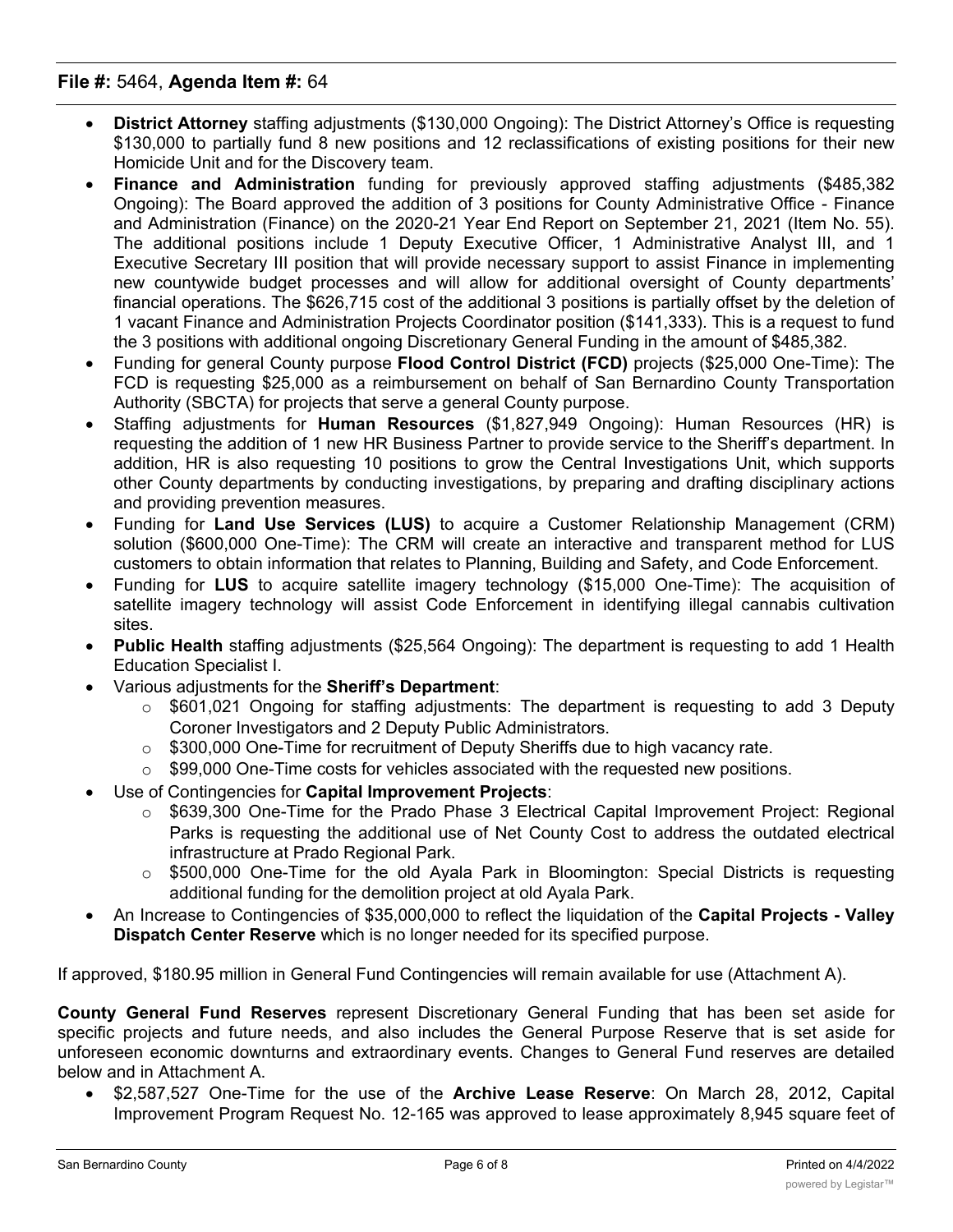office and records storage space in San Bernardino. The Real Estate Services Department has been searching for a new location for Archives since March 2012, and has recently been successful in securing a location for Archives.

- · \$5,000 One-Time use of the **Community Concerns Reserve** to fund costs associated with placing advertisements regarding snow play in local mountain areas.
- · \$742,873 One-Time to acquire integrated mission equipment for an aircraft to assist the Sheriff's Department with surveillance which reflects the use of the **Asset Replacement Reserve**.
- · \$16,500,000 One-Time for the purchase of one helicopter for the Sheriff's Department Aviation Division, which reflects the use of the **Asset Replacement Reserve**.
- · \$100,000 One-Time overtime funding for Sheriff's Department Deputies to patrol mountain areas during the snow season, funded with the **Community Concerns Reserve**.
- · A use of the **Earned Leave Reserve** to fund the Discretionary General Funding portion of costs incurred for departmental staff that have separated from County employment in the first quarter of 2021 -22 (\$1,472,333).
- · A Use of the **Capital Projects: Valley Dispatch Center Reserve** to fund costs associated with the project (\$1,842,898).
- · A use of the following reserves to fund Capital Improvement Projects:
	- $\circ$  Net Use of \$18.3 million to fund the County Government Center Master Plan Project:
	- o Capital Projects: County Government Center Board Chambers \$1,250,000;
	- o Capital Projects: Juvenile Dependency Court Building \$1,650,000;
	- o Capital Projects: 825 East 3rd Street \$15,364,402;
- · A use of the **Community Services Upgrades Reserve** to fund various Capital Improvement projects at Regional Parks:
	- $\circ$  \$800,000 One-Time for the Glen Helen Waterslide Replacement Project.
	- o \$124,023 One-Time for the Regional Parks Infrastructure Project to allow the Real Estate Services Department to continue assisting Regional Parks with assessment of capital projects.
	- $\circ$  \$100,000 One-Time for the Yucaipa Park Snack Bar Improvements Project.

If approved, all uses listed above of and uses/contributions discussed previously in the Contingencies section result in an overall net decrease in General Fund Reserves of \$75.8 million.

## **Adjustments Funded with American Rescue Plan Act (ARPA) and CARES Act Funding**

The Report includes multiple adjustment to allow for the use of both ARPA and CARES Act funding for previously approved purposes. This includes the following:

- ARPA: \$55.2 million in adjustments to transfer budget authority from Fixed Assets and Operating Expenditures to Operating Transfers Out. This will allow the County to fund previously approved uses of ARPA including:
	- o \$35.0 million for the Valley Communication Center Project (June 22, 2021, Item No. 82) to have a central location for all the County's emergency response teams to respond to emergencies through a coordinated County approach.
	- $\circ$  \$20.0 million to fund a portion of the County's Chino Plume Project, which is eligible to be funded, in part, as an ARPA Water Infrastructure Project to clean up the contaminated groundwater.
	- $\circ$  \$120,000 to fund expanded shower and restroom facilities at the Glen Helen Fire Camp.
- · CARES Act: An adjustment totaling \$4,731 to fulfil the contractual obligations entered with the Town of Apple Valley in the previous fiscal year.

#### **PROCUREMENT**

Not applicable.